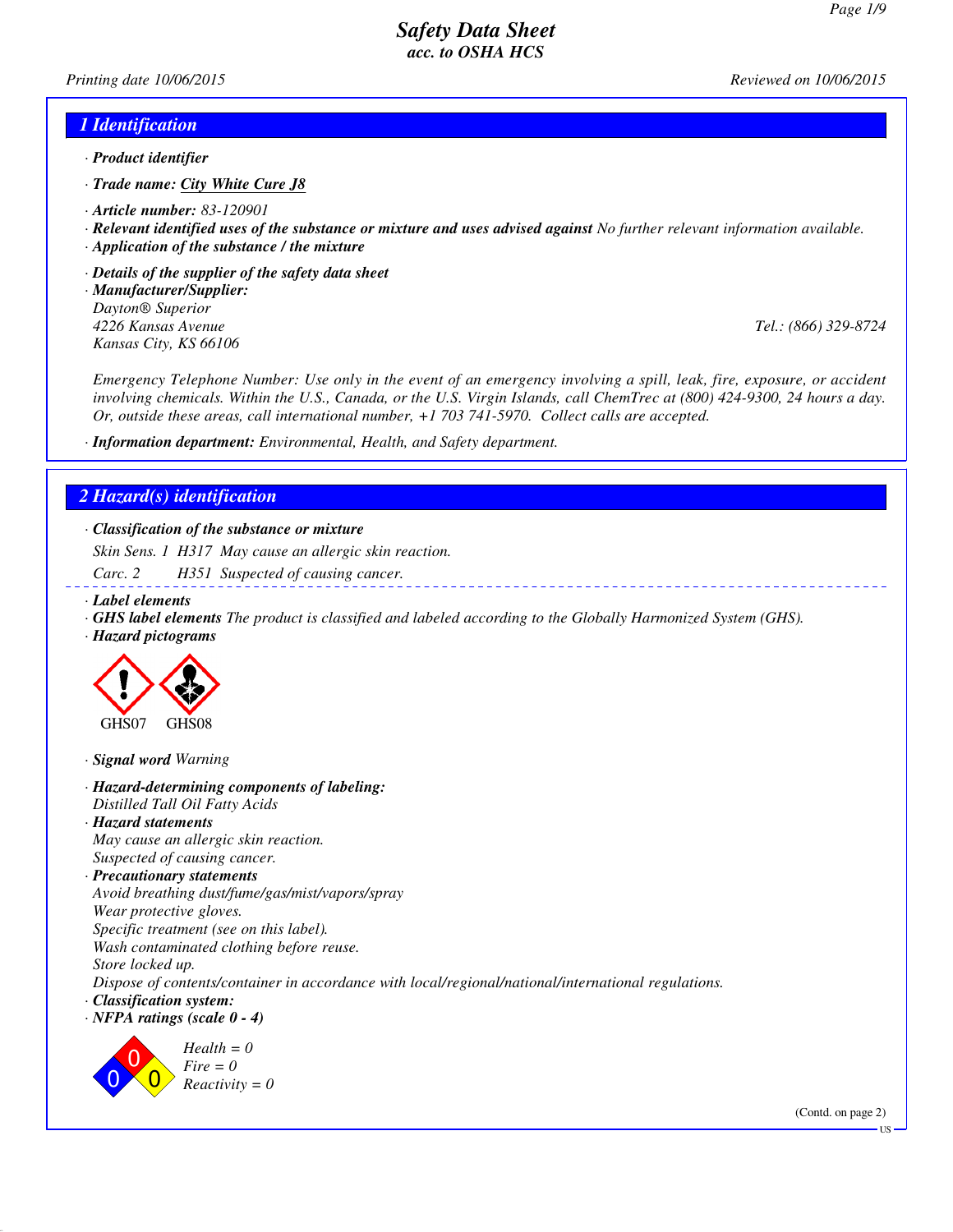(Contd. of page 1)

### *Safety Data Sheet acc. to OSHA HCS*

*Printing date 10/06/2015 Reviewed on 10/06/2015*

*Trade name: City White Cure J8*

*· HMIS-ratings (scale 0 - 4)*



*· Other hazards*

*· Results of PBT and vPvB assessment*

- *· PBT: Not applicable.*
- *· vPvB: Not applicable.*

## *3 Composition/information on ingredients*

- *· Chemical characterization: Mixtures*
- *· Description: Mixture of the substances listed below with nonhazardous additions.*

*· Dangerous components:*

*61790-12-3 Distilled Tall Oil Fatty Acids* <sup>≤</sup> *2.5%*

 $13463-67-7$  *titanium dioxide*  $\leq 1\%$ 

*· Additional information: For the wording of the listed risk phrases refer to section 16.*

## *4 First-aid measures*

- *· Description of first aid measures*
- *· General information: Immediately remove any clothing soiled by the product.*
- *In the event of persistent symptoms recieve medical treatment.*
- *· After inhalation:*
- *Supply fresh air and to be sure call for a doctor.*

*In case of unconsciousness place patient stably in side position for transportation.*

*Immediately move exposed person to fresh air. If breathing difficulty persists or develops get prompt medical attention. · After skin contact:*

- *Immediately wash with water and soap and rinse thoroughly.*
- *If skin irritation continues, consult a doctor.*
- *· After eye contact: Rinse opened eye for several minutes under running water. If symptoms persist, consult a doctor.*
- *· After swallowing: Seek medical treatment.*
- *· Information for doctor:*
- *· Most important symptoms and effects, both acute and delayed No further relevant information available.*
- *· Indication of any immediate medical attention and special treatment needed No further relevant information available.*

## *5 Fire-fighting measures*

*· Extinguishing media*

- *· Suitable extinguishing agents:*
- *CO2, extinguishing powder or water spray. Fight larger fires with water spray or alcohol resistant foam.*
- *· Special hazards arising from the substance or mixture No further relevant information available.*

(Contd. on page 3)

US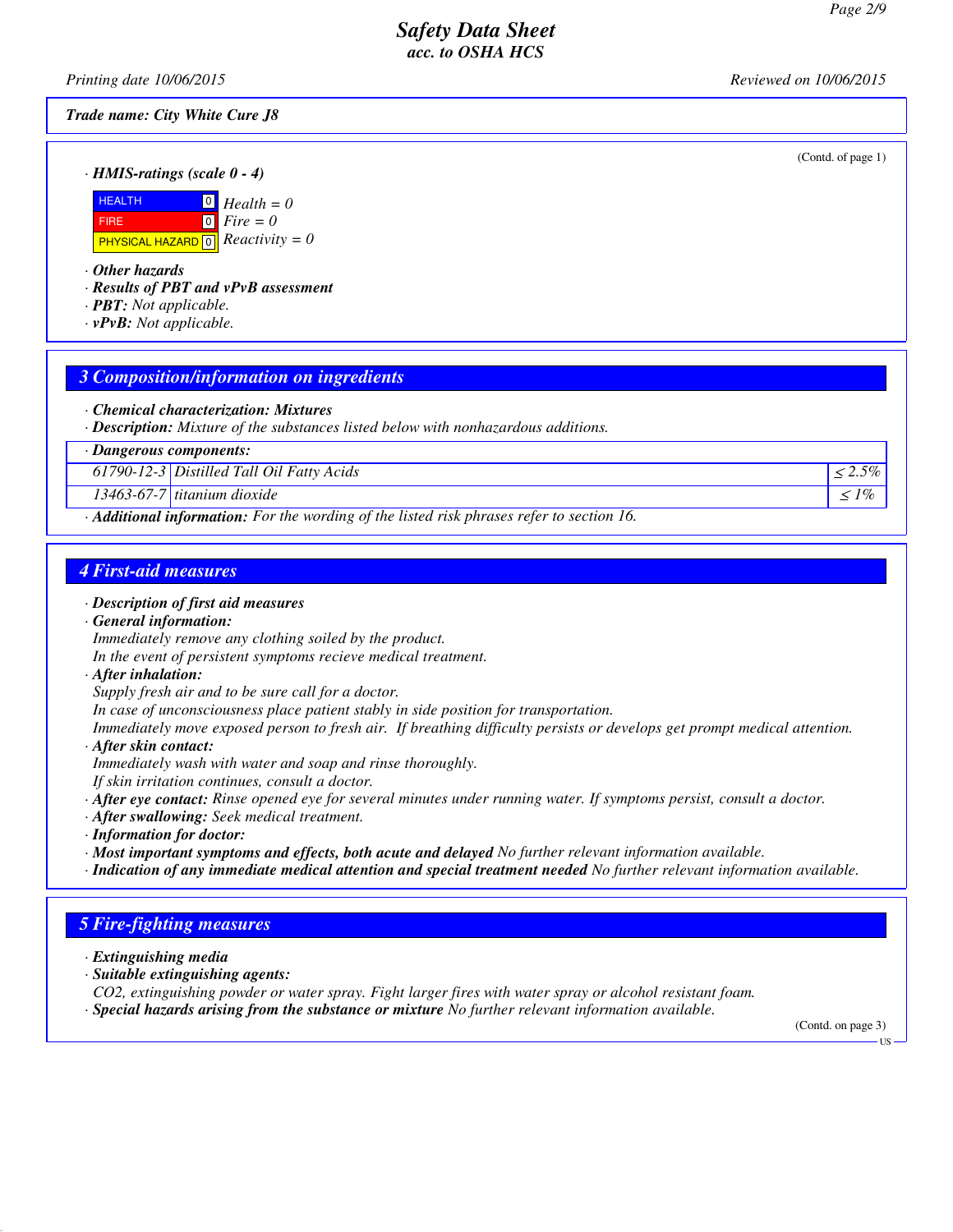(Contd. of page 2)

## *Safety Data Sheet acc. to OSHA HCS*

*Printing date 10/06/2015 Reviewed on 10/06/2015*

*Trade name: City White Cure J8*

*· Advice for firefighters · Protective equipment:*

*Because fire may produce thermal decomposition products, wear a self-contained breathing apparatus (SCBA) with a full face piece operated in pressure-demand or positive-pressure mode.*

### *6 Accidental release measures*

- *· Personal precautions, protective equipment and emergency procedures Wear protective equipment. Keep unprotected persons away.*
- *· Environmental precautions: Dilute with plenty of water.*

*Do not allow product to reach sewage system or any water course.*

*· Methods and material for containment and cleaning up:*

*Absorb with liquid-binding material (sand, diatomite, acid binders, universal binders, sawdust). Ensure adequate ventilation.*

#### *· Reference to other sections*

*See Section 7 for information on safe handling. See Section 8 for information on personal protection equipment. See Section 13 for disposal information.*

## *7 Handling and storage*

#### *· Handling:*

*· Precautions for safe handling*

*Wear appropriate personal protective clothing to prevent eye and skin contact. Avoid breathing vapors or mists of this product. Use with adequate ventilation. Do not take internally.*

*· Information about protection against explosions and fires: No special measures required.*

- *· Conditions for safe storage, including any incompatibilities*
- *· Storage: cool and dry*
- *· Requirements to be met by storerooms and receptacles: No special requirements.*
- *· Information about storage in one common storage facility: Not required.*
- *· Further information about storage conditions: None.*
- *· Specific end use(s) No further relevant information available.*

## *8 Exposure controls/personal protection*

*· Additional information about design of technical systems: No further data; see item 7.*

*· Control parameters*

*· Components with limit values that require monitoring at the workplace:*

*The product does not contain any relevant quantities of materials with critical values that have to be monitored at the workplace.*

- *· Additional information: The lists that were valid during the creation were used as basis.*
- *· Exposure controls*
- *· Personal protective equipment:*
- *· General protective and hygienic measures: Keep away from foodstuffs, beverages and feed. Immediately remove all soiled and contaminated clothing. Wash hands before breaks and at the end of work. Avoid contact with the eyes and skin.*

(Contd. on page 4)

**TIS**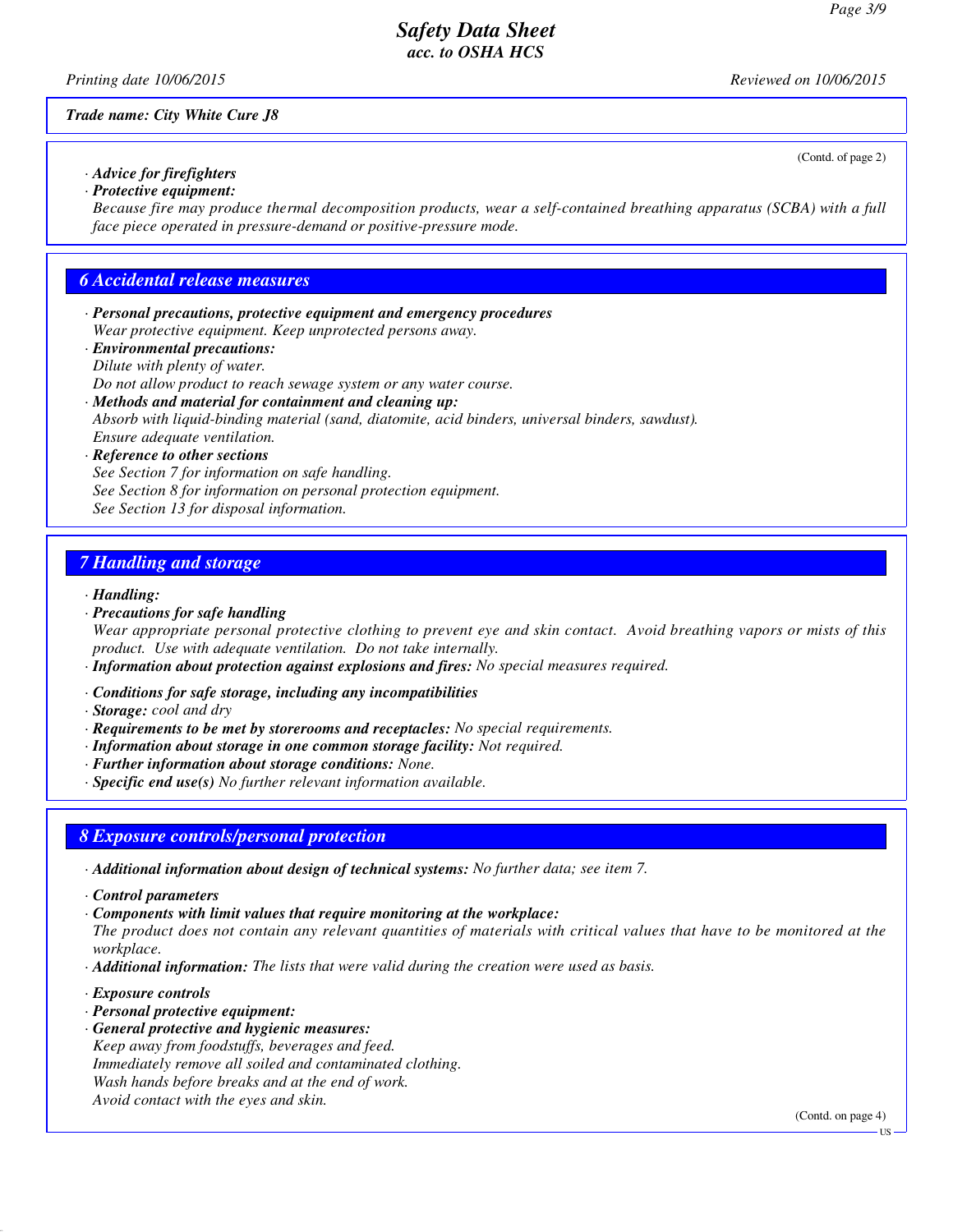(Contd. of page 3)

## *Safety Data Sheet acc. to OSHA HCS*

*Printing date 10/06/2015 Reviewed on 10/06/2015*

#### *Trade name: City White Cure J8*

*· Breathing equipment:*

*In case of brief exposure or low pollution use respiratory filter device. In case of intensive or longer exposure use respiratory protective device that is independent of circulating air.*

#### *· Protection of hands:*



*Protective gloves*

*The glove material has to be impermeable and resistant to the product/ the substance/ the preparation.*

*· Material of gloves*

*The selection of the suitable gloves does not only depend on the material, but also on further marks of quality and varies from manufacturer to manufacturer. As the product is a preparation of several substances, the resistance of the glove material can not be calculated in advance and has therefore to be checked prior to the application.*

*· Penetration time of glove material*

*The exact break trough time has to be found out by the manufacturer of the protective gloves and has to be observed. · Eye protection: Wear appropriate eye protection to prevent eye contact.*

# *9 Physical and chemical properties*

| · Information on basic physical and chemical properties |                                               |
|---------------------------------------------------------|-----------------------------------------------|
| <b>General Information</b>                              |                                               |
| $\cdot$ Appearance:                                     |                                               |
| Form:                                                   | Liquid                                        |
| Color:                                                  | According to product specification            |
| $\cdot$ Odor:                                           | Characteristic                                |
| Odour threshold:                                        | Not determined.                               |
| $\cdot$ pH-value:                                       | Not determined.                               |
| $\cdot$ Change in condition                             |                                               |
| <b>Melting point/Melting range:</b>                     | Undetermined.                                 |
| <b>Boiling point/Boiling range:</b>                     | 100 °C (212 °F)                               |
| · Flash point:                                          | Not applicable.                               |
| · Flammability (solid, gaseous):                        | Not applicable.                               |
| · Ignition temperature:                                 |                                               |
| <b>Decomposition temperature:</b>                       | Not determined.                               |
| $\cdot$ Auto igniting:                                  | Product is not selfigniting.                  |
| · Danger of explosion:                                  | Product does not present an explosion hazard. |
| · Explosion limits:                                     |                                               |
| Lower:                                                  | Not determined.                               |
| <b>Upper:</b>                                           | Not determined.                               |
| $\cdot$ Vapor pressure at 20 °C (68 °F):                | $23$ hPa (17 mm Hg)                           |
| $\cdot$ Density at 20 °C (68 °F):                       | $0.994$ g/cm <sup>3</sup> (8.295 lbs/gal)     |
| · Relative density                                      | Not determined.                               |
| · Vapour density                                        | Not determined.                               |
| · Evaporation rate                                      | Not determined.                               |
|                                                         | (Contd. on page 5)                            |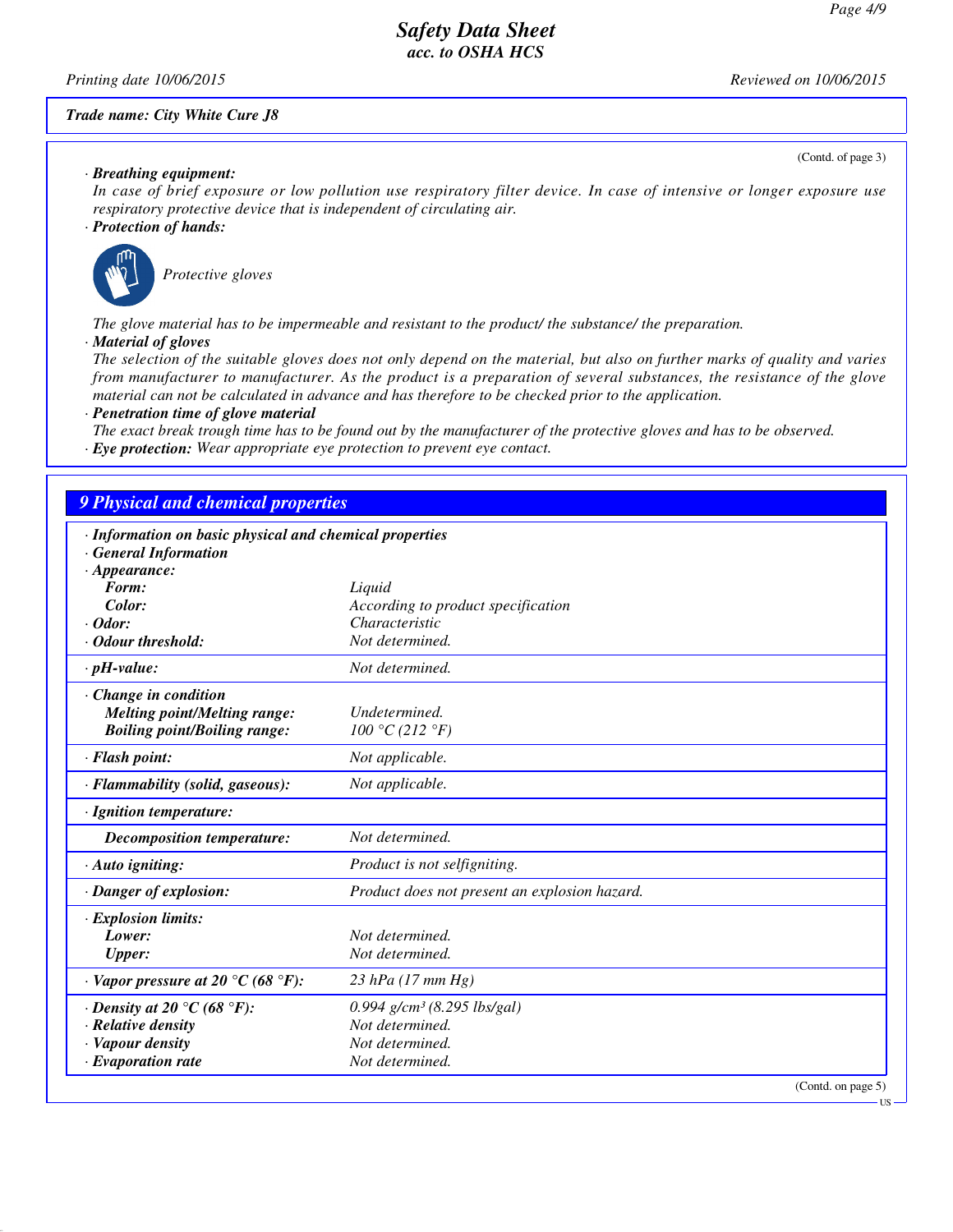*Printing date 10/06/2015 Reviewed on 10/06/2015*

*Trade name: City White Cure J8*

|                                                            |                                            | (Contd. of page 4) |
|------------------------------------------------------------|--------------------------------------------|--------------------|
| · Solubility in / Miscibility with                         |                                            |                    |
| Water:                                                     | Fully miscible.                            |                    |
| · Partition coefficient (n-octanol/water): Not determined. |                                            |                    |
| · Viscosity:                                               |                                            |                    |
| Dynamic:                                                   | Not determined.                            |                    |
| Kinematic:                                                 | Not determined.                            |                    |
| · Solvent content:                                         |                                            |                    |
| Organic solvents:                                          | $0.3\%$                                    |                    |
| Water:                                                     | $84.7\%$                                   |                    |
| Solids content:                                            | $15.0\%$                                   |                    |
| $\cdot$ Other information                                  | No further relevant information available. |                    |
| · Volatile Organic Compounds:                              | Contains less than 50 $g/L$ .              |                    |

## *10 Stability and reactivity*

- *· Reactivity No decomposition if stored and applied as directed.*
- *· Chemical stability No decomposition if stored and applied as directed*
- *· Thermal decomposition / conditions to be avoided: No decomposition if used according to specifications.*
- *· Possibility of hazardous reactions No dangerous reactions known.*
- *· Conditions to avoid Keep away from heat and sources of ignition.*
- *· Incompatible materials: No further relevant information available.*
- *· Hazardous decomposition products: No dangerous decomposition products known.*

## *11 Toxicological information*

- *· Information on toxicological effects*
- *· Acute toxicity:*
- *· Primary irritant effect:*
- *· on the skin: May cause skin irritation.*
- *· on the eye: No irritating effect known.*
- *· Sensitization: Sensitization possible through skin contact.*
- *· Additional toxicological information:*

*The product shows the following dangers according to internally approved calculation methods for preparations: Irritant*

#### *· Carcinogenic categories*

| · IARC (International Agency for Research on Cancer) |                                 |
|------------------------------------------------------|---------------------------------|
| $13463-67-7$ titanium dioxide                        | 2B                              |
| 7631-86-9 silicon dioxide, chemically prepared       | $\mathcal{S}$                   |
| 14808-60-7 Quartz (SiO2)                             |                                 |
| $67-63-0$ isopropanol                                | 3                               |
| $111-42-2$ 2,2'-iminodiethanol                       | 2B                              |
| $79-10-7$ acrylic acid                               | 3                               |
| · NTP (National Toxicology Program)                  |                                 |
| $14808 - 60 - 7$ <i>Quartz (SiO2)</i>                | K                               |
|                                                      | $\overline{(Contd. on page 6)}$ |
|                                                      | ·US·                            |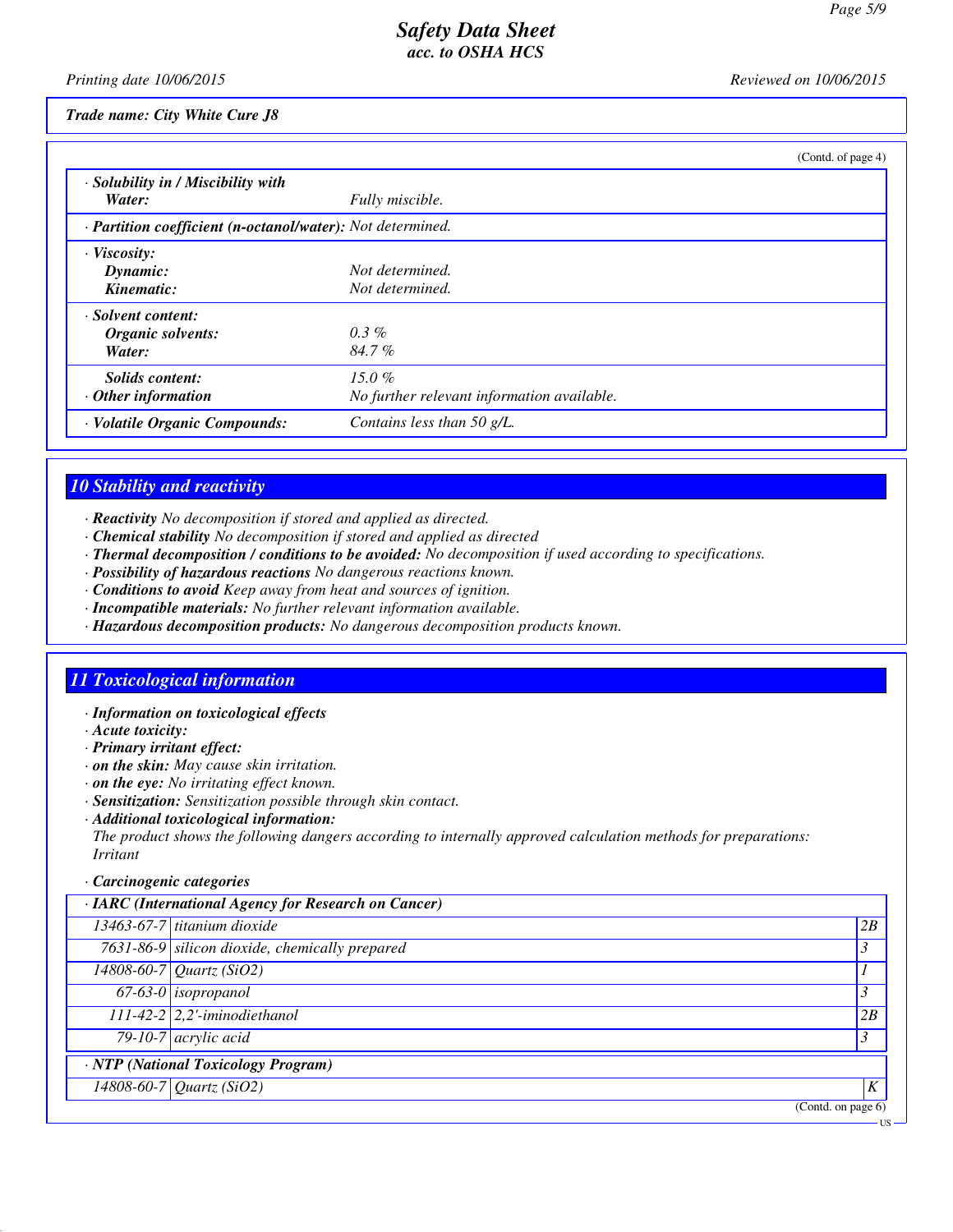*Printing date 10/06/2015 Reviewed on 10/06/2015*

*Trade name: City White Cure J8*

(Contd. of page 5)

US

*· OSHA-Ca (Occupational Safety & Health Administration)*

*None of the ingredients is listed.*

## *12 Ecological information*

- *· Toxicity*
- *· Aquatic toxicity: No further relevant information available.*
- *· Persistence and degradability No further relevant information available.*
- *· Behavior in environmental systems:*
- *· Bioaccumulative potential No further relevant information available.*
- *· Mobility in soil No further relevant information available.*
- *· Additional ecological information:*
- *· General notes:*

*Do not allow product to reach ground water, water course or sewage system, even in small quantities. Water hazard class 1 (Self-assessment): slightly hazardous for water*

- *· Results of PBT and vPvB assessment*
- *· PBT: Not applicable.*
- *· vPvB: Not applicable.*
- *· Other adverse effects No further relevant information available.*

#### *13 Disposal considerations*

- *· Waste treatment methods*
- *· Recommendation:*

*Must not be disposed of as normal garbage. Do not allow product to reach sewage system.*

*It is the generator's responsibility to determine if the waste meets applicable definitions of hazardous waste. State and local regulations may differ from federal disposal regulations. Dispose of waste material according to local, state, federal, and provincial environmental regulations.*

*· Uncleaned packagings:*

- *· Recommendation: Disposal must be made according to Federal, State, and Local regulations.*
- *· Recommended cleansing agent: Water, if necessary with cleansing agents.*

| <b>14 Transport information</b>                  |               |                    |
|--------------------------------------------------|---------------|--------------------|
| $\cdot$ UN-Number<br>· DOT, ADR, ADN, IMDG, IATA | Not Regulated |                    |
| · UN proper shipping name                        |               |                    |
| · DOT, ADR, ADN, IMDG, IATA                      | Not Regulated |                    |
| $\cdot$ Transport hazard class(es)               |               |                    |
| · DOT, ADR, ADN, IMDG, IATA                      |               |                    |
| · Class                                          | Not Regulated |                    |
| · Packing group                                  |               |                    |
| · DOT, ADR, IMDG, IATA                           | Not Regulated |                    |
|                                                  |               | (Contd. on page 7) |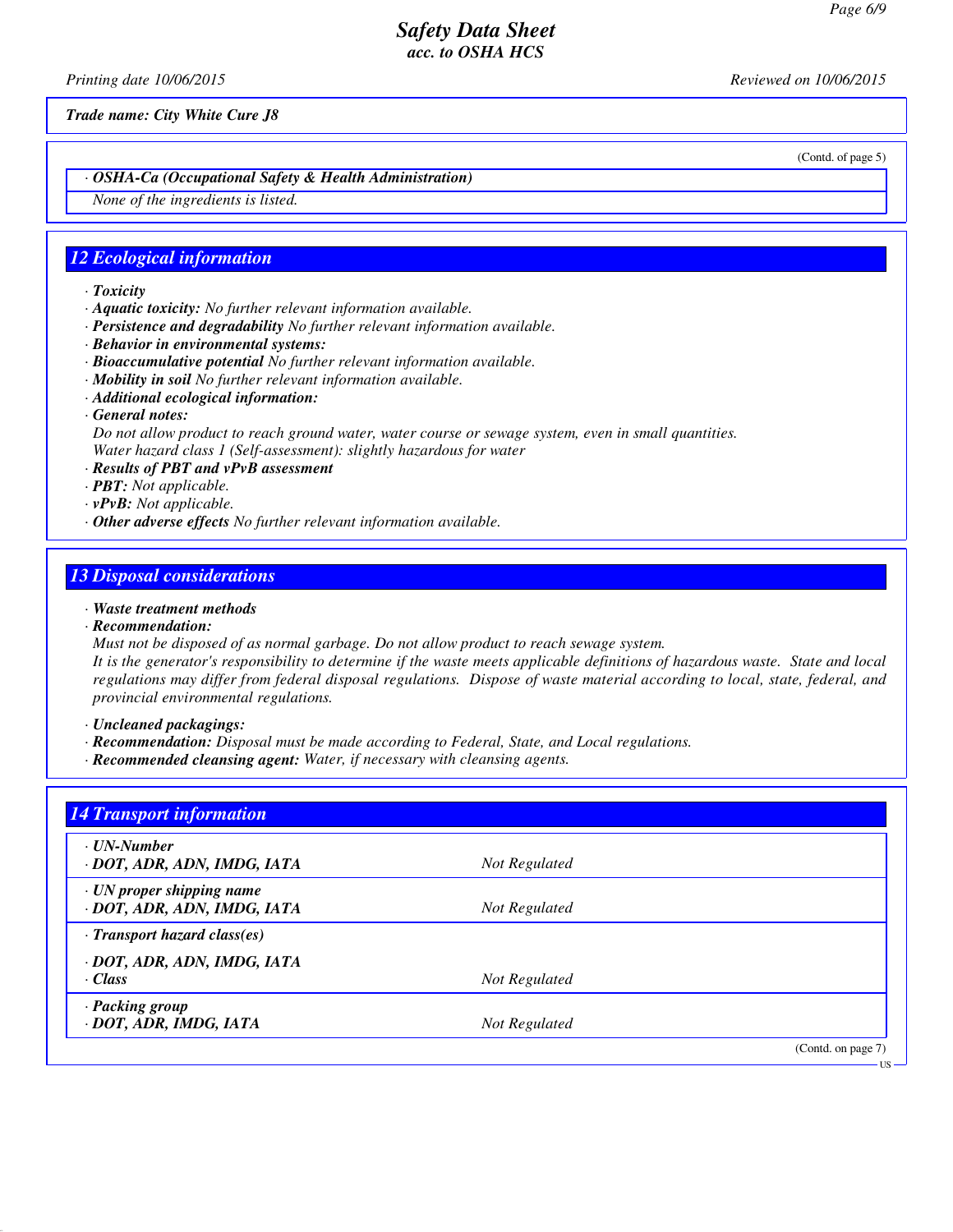*Printing date 10/06/2015 Reviewed on 10/06/2015*

*Trade name: City White Cure J8*

|                                                                                                                        | (Contd. of page 6)                           |
|------------------------------------------------------------------------------------------------------------------------|----------------------------------------------|
| · Environmental hazards:<br>$\cdot$ Marine pollutant:                                                                  | No                                           |
| · Transport in bulk according to Annex II of MARPOL73/78<br>and the IBC Code                                           | Not applicable.                              |
| · Transport/Additional information:                                                                                    |                                              |
| $\cdot$ ADR<br><b>· U.S. Domestic Ground Shipments:</b><br><b>· U.S. Domestic Ground Non-Bulk (119 gal or less per</b> | Same as listed for Standard Shipments above. |
| container) Shipments:                                                                                                  | Same as listed for Standard Shipments above. |
| · Emergency Response Guide (ERG) Number:                                                                               | Not determine                                |
| · UN "Model Regulation":                                                                                               |                                              |

# *15 Regulatory information*

- *· Safety, health and environmental regulations/legislation specific for the substance or mixture · Sara*
- *· Section 355 (extremely hazardous substances):*
- *None of the ingredient is listed.*
- *· Section 313 (Specific toxic chemical listings):*

*This product may contain 1 or more toxic chemicals subject to the reporting requirements of Section 313 of Title III of the Superfund Amendments and Reauthorization Act (SARA) of 1986 and 40 CFR part 372. If so, the chemicals are listed below.*

|                                        | $67-63-0$ isopropanol          | $\langle 0.01\% \rangle$ |
|----------------------------------------|--------------------------------|--------------------------|
|                                        | $111-42-2$ 2,2'-iminodiethanol | $ <0.01\% $              |
|                                        | 79-10-7 $acyclic acid$         | $\leq 0.01\%$            |
| · TSCA (Toxic Substances Control Act): |                                |                          |
| All ingredients are listed.            |                                |                          |

*· Proposition 65*

*· Chemicals known to the State of California (Prop. 65) to cause cancer:*

*13463-67-7 titanium dioxide*

*14808-60-7 Quartz (SiO2)*

*111-42-2 2,2'-iminodiethanol*

*· Chemicals known to cause reproductive toxicity for females:*

*None of the ingredients is listed.*

*· Chemicals known to cause reproductive toxicity for males:*

*None of the ingredients is listed.*

*· Chemicals known to cause developmental toxicity:*

*None of the ingredients is listed.*

# *· Cancerogenity categories*

*· EPA (Environmental Protection Agency)*

*None of the ingredients is listed.*

(Contd. on page 8)

US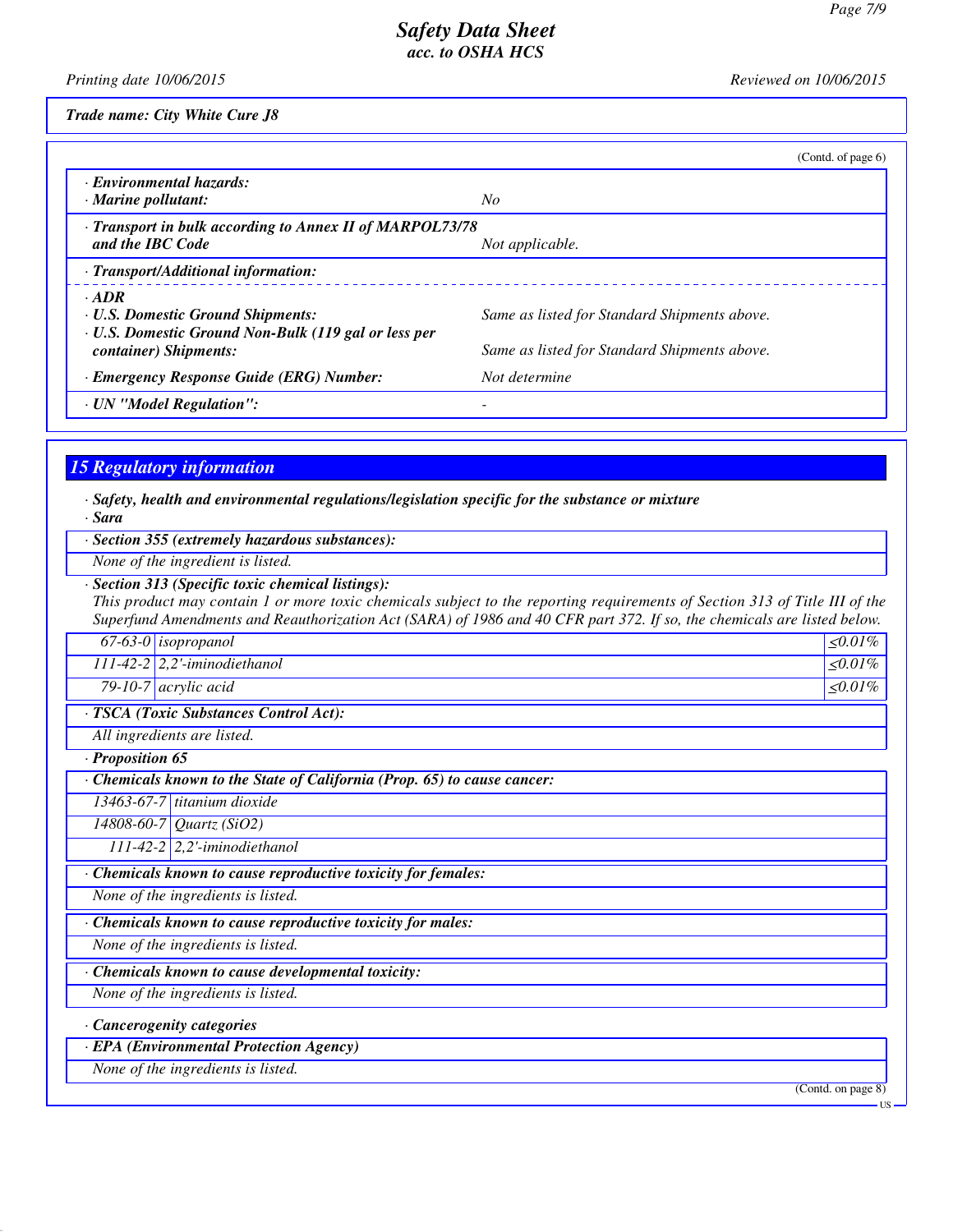*Printing date 10/06/2015 Reviewed on 10/06/2015*

*Trade name: City White Cure J8*

|                  |                                                                    | (Contd. of page 7) |
|------------------|--------------------------------------------------------------------|--------------------|
|                  | $\cdot$ TLV (Threshold Limit Value established by ACGIH)           |                    |
|                  | 13463-67-7 titanium dioxide                                        | A4                 |
| 1332-58-7 Kaolin |                                                                    | A4                 |
|                  | 14808-60-7 Quartz (SiO2)                                           | AA2                |
|                  | $67-63-0$ isopropanol                                              | A4                 |
|                  | $111-42-2$ 2,2'-iminodiethanol                                     | A3                 |
|                  | 79-10-7 $acrylic acid$                                             | A4                 |
|                  | · MAK (German Maximum Workplace Concentration)                     |                    |
|                  | 13463-67-7 titanium dioxide                                        | 3A                 |
|                  | 14808-60-7 Quartz (SiO2)                                           | 1                  |
|                  | $111-42-2$ 2,2'-iminodiethanol                                     | 3B                 |
|                  | · NIOSH-Ca (National Institute for Occupational Safety and Health) |                    |
|                  | 13463-67-7 titanium dioxide                                        |                    |
|                  | $14000007070$ (C:00)                                               |                    |

*14808-60-7 Quartz (SiO2)*

*· GHS label elements The product is classified and labeled according to the Globally Harmonized System (GHS). · Hazard pictograms*



- *· Signal word Warning*
- *· Hazard-determining components of labeling: Distilled Tall Oil Fatty Acids*
- *· Hazard statements May cause an allergic skin reaction. Suspected of causing cancer.*

*· Precautionary statements*

*Avoid breathing dust/fume/gas/mist/vapors/spray Wear protective gloves. Specific treatment (see on this label). Wash contaminated clothing before reuse. Store locked up. Dispose of contents/container in accordance with local/regional/national/international regulations.*

- *· National regulations:*
- *· Water hazard class: Water hazard class 1 (Self-assessment): slightly hazardous for water.*
- *· Chemical safety assessment: A Chemical Safety Assessment has not been carried out.*

# *16 Other information*

*The provided information is based on our present knowledge. However, this shall not constitute a guarantee for any specific product features and shall not establish a legally valid contractual relationship. This information is based on our present knowledge. However, this shall not constitute a guarantee for any specific product features and shall not establish a legally valid contractual relationship.*

*· Department issuing SDS: Environmental, Health & Safety Department*

*· Contact: Environmental, Health & Safety Manager*